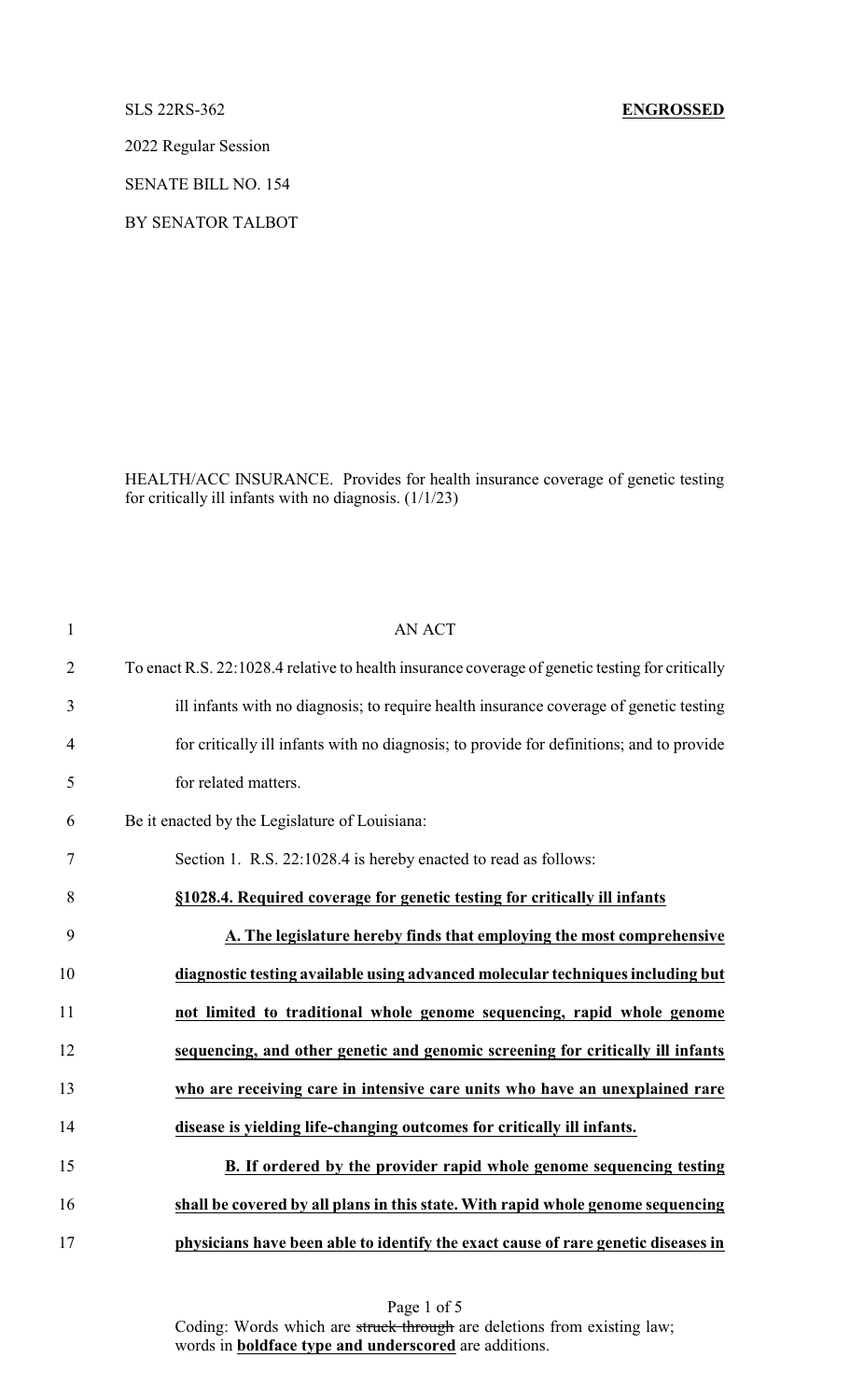| $\mathbf{1}$   | an average of three days, instead of the four to six weeks standard that genetic  |
|----------------|-----------------------------------------------------------------------------------|
| $\overline{2}$ | testing offers and allows physicians to deliver timely treatment tailored to the  |
| 3              | infant's specific condition and rapid genome sequencing empowers parents to       |
| 4              | join physicians in making informed care decisions. Rapid whole genome             |
| 5              | sequencing has resulted in avoiding other costly procedures like tracheotomies    |
| 6              | or gastric tube insertions, and has led to fewer days in the hospital.            |
| $\tau$         | C.(1) Every health coverage plan renewed, delivered, or issued for                |
| 8              | delivery in this state shall include coverage for advanced molecular techniques   |
| 9              | including but not limited to traditional whole genome sequencing, rapid whole     |
| 10             | genome sequencing, and other genetic and genomic screening that includes          |
| 11             | individual sequencing, trio sequencing for a parent or parents of the infant and  |
| 12             | ultra-rapid sequencing for an infant who is one year of age or younger, who is    |
| 13             | receiving inpatient hospital services in an intensive care unit or in a pediatric |
| 14             | care unit, and the infant has a complex illness of unknown etiology.              |
| 15             | (2) The coverage provided in this Section may be subject to annual                |
| 16             | deductibles, coinsurance, and copayment provisions as are consistent and          |

 **established under the health coverage plan. The coverage provided under this Section may be subject to applicable evidence-based medical necessity criteria that shall be based on all of the following items:**

 **(a) The infant is suspected of having a rare genetic condition that is not diagnosable by a standard clinical work-up.**

 **(b) The infant has symptoms that suggest a broad differential diagnosis that requires an evaluation by multiple genetic tests if advanced molecular techniques including but not limited to traditional whole genome sequencing, rapid whole genome sequencing, and other genetic and genomic screening is not performed.**

 **(c) Timely identification of a molecular diagnosis is necessary to guide clinical decision-making, and the advanced molecular techniques including but not limited to traditional whole genome sequencing, rapid whole genome**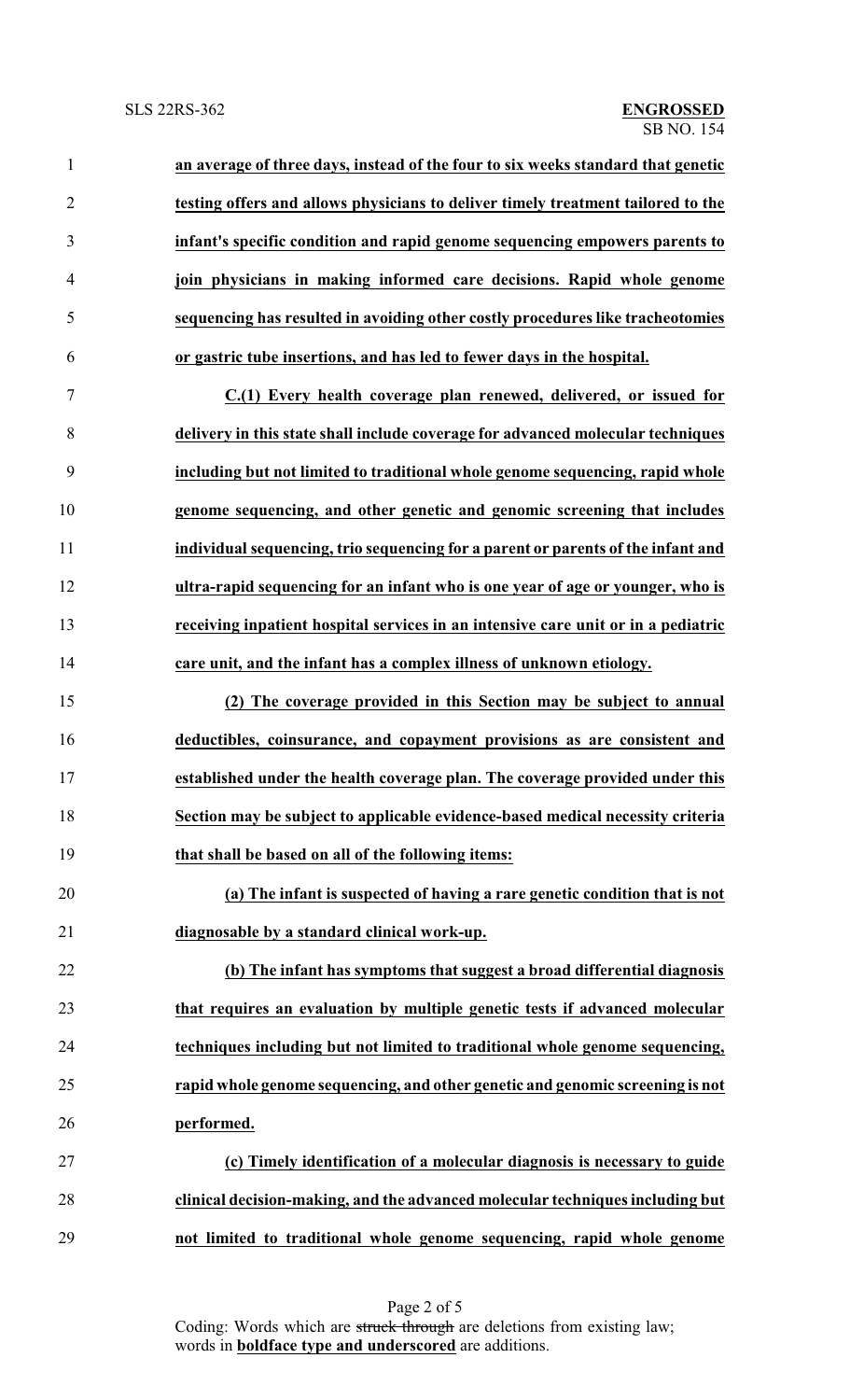| $\mathbf{1}$   | sequencing, and other genetic and genomic screening results may guide the     |
|----------------|-------------------------------------------------------------------------------|
| $\overline{2}$ | treatment or management of the infant's condition.                            |
| 3              | (d) The infant has at least one of the following conditions:                  |
| $\overline{4}$ | (i) Multiple congenital anomalies.                                            |
| 5              | (ii) Specific malformations highly suggestive of a genetic etiology.          |
| 6              | (iii) Abnormal laboratory tests suggest the presence of a genetic disease     |
| 7              | or complex metabolic phenotype like but not limited to an abnormal newborn    |
| 8              | screen, hyperarammonemia, or lactic acidosis not due to poor perfusion.       |
| 9              | (iv) Refractory or severe hypoglycemia.                                       |
| 10             | (v) Abnormal response to therapy related to an underlying medical             |
| 11             | condition affecting vital organs or bodily systems.                           |
| 12             | (vi) Severe hypotonia.                                                        |
| 13             | (vii) Refractory seizures.                                                    |
| 14             | (viii) A high-risk stratification on evaluation for a brief resolved          |
| 15             | unexplained event with any of the following:                                  |
| 16             | (aa) A recurrent event without respiratory infection.                         |
| 17             | (bb) A recurrent event witnessed seizure-like event.                          |
| 18             | (cc) A recurrent cardiopulmonary resuscitation.                               |
| 19             | (ix) Abnormal chemistry levels like but not limited to electrolytes,          |
| 20             | bicarbonate, lactic acid, venous blood gas, and glucose suggestive of inborn  |
| 21             | error of metabolism.                                                          |
| 22             | (x) Abnormal cardiac diagnostic testing results suggestive of possible        |
| 23             | channelopathies, arrhythmias, cardiomyopathies, myocarditis, or structural    |
| 24             | heart disease.                                                                |
| 25             | (xi) Family genetic history related to the infant's condition.                |
| 26             | D. For purposes of this Section, "health coverage plan" means any             |
| 27             | hospital, health, or medical expense insurance policy, hospital or medical    |
| 28             | service contract, employee welfare benefit plan, contract, or other agreement |
| 29             | with a health maintenance organization or a preferred provider organization,  |

Page 3 of 5 Coding: Words which are struck through are deletions from existing law; words in **boldface type and underscored** are additions.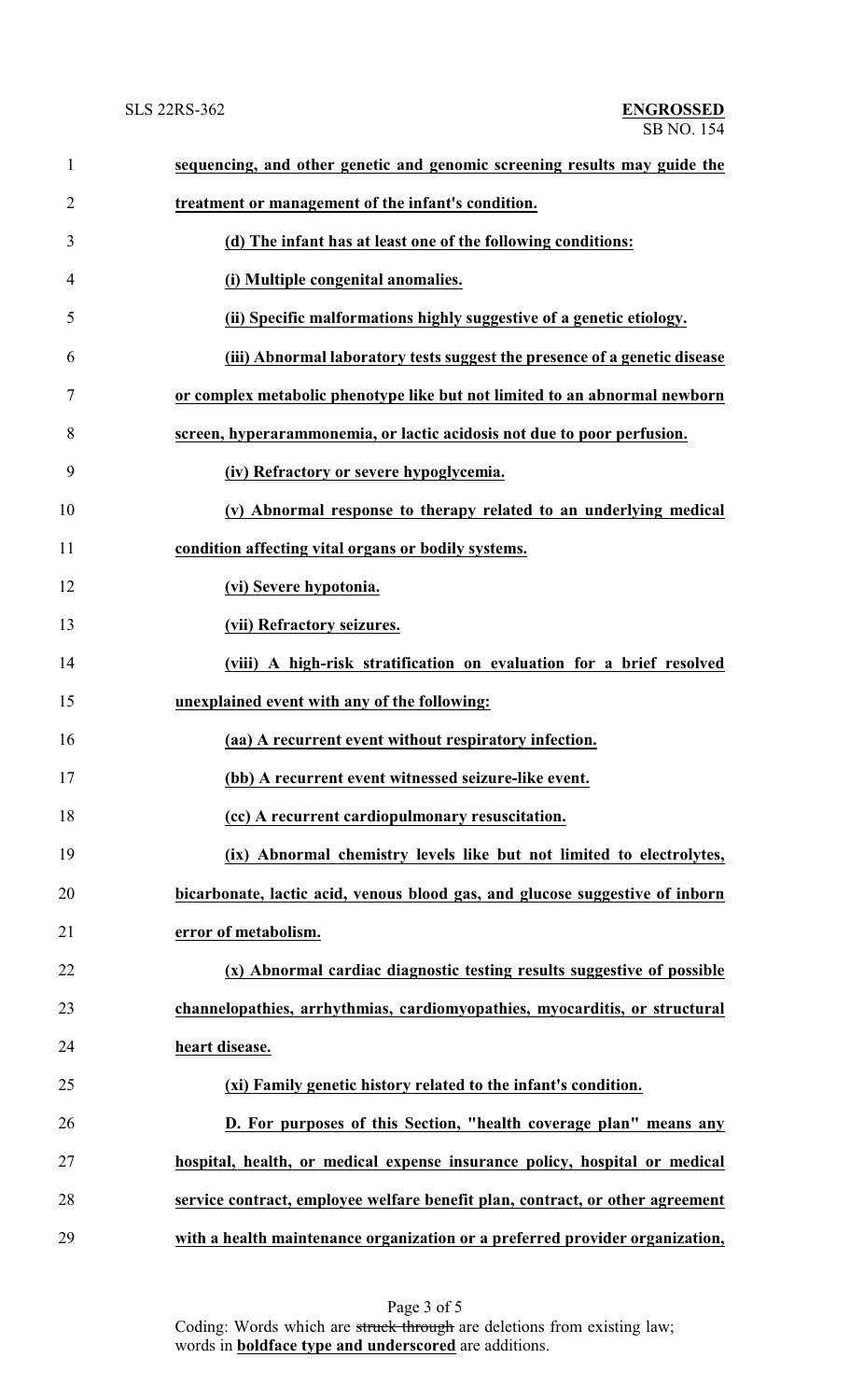| $\mathbf{1}$   | health and accident insurance policy, or any other insurance contract of this    |
|----------------|----------------------------------------------------------------------------------|
| $\overline{2}$ | type in Louisiana, including group insurance plan, a self-insurance plan, and    |
| 3              | the office of group benefits programs. "Health coverage plan" shall not include  |
| 4              | a plan providing coverage for excepted benefits defined in R.S. 22:1061, limited |
| 5              | benefit health insurance plans, and short-term policies that have a term of less |
| 6              | than twelve months.                                                              |
| 7              | Section 2. This Act shall become effective on January 1, 2023.                   |
|                |                                                                                  |

The original instrument and the following digest, which constitutes no part of the legislative instrument, were prepared by Beth O'Quin.

## DIGEST SB 154 Engrossed 2022 Regular Session Talbot

Proposed law requires any health coverage plan renewed, delivered, or issued for delivery, in this state to include coverage for using advanced molecular techniques including but not limited to traditional whole genome sequencing, rapid whole genome sequencing, and other genetic and genomic screening that helps a physician timely diagnosis in and guide treatment for a critically ill infant who is one year or younger and is receiving care in the intensive care unit or in the pediatric care unit and the infant has a complex illness of unknown etiology.

Proposed law provides that coverage may be subject to annual deductibles, coinsurance, copayment provisions consistent with that established under the health coverage plan and that this coverage may be subject to applicable evidence-based medical necessity criteria based on all of the following:

- (1) The infant is suspected of having a rare genetic condition not diagnosable by a standard clinical work-up.
- (2) The infant has symptoms that suggest a broad differential diagnosis that requires an evaluation by multiple genetic tests if rWGS testing is not performed.
- (3) Timely identification of a molecular diagnosis is necessary in order to guide clinical decision making and rWGS testing results would guide the treatment or management of the infant's condition.
- (4) The infant has at least one of the following conditions:
	- (a) Multiple congenital anomalies.
	- (b) Specific malformations highly suggestive of a genetic etiology.
	- (c) Abnormal laboratory test suggests the presence of a genetic disease or complex metabolic phenotype like but not limited to an abnormal newborn screen, hyperarammonemia, or lactic acidosis not due to poor perfusion.
	- (d) Refractory or severe hypoglycemia.
	- (e) Abnormal response to therapyrelates to an underlying medical condition that affects vital organs or bodily systems.

## Page 4 of 5

Coding: Words which are struck through are deletions from existing law; words in **boldface type and underscored** are additions.